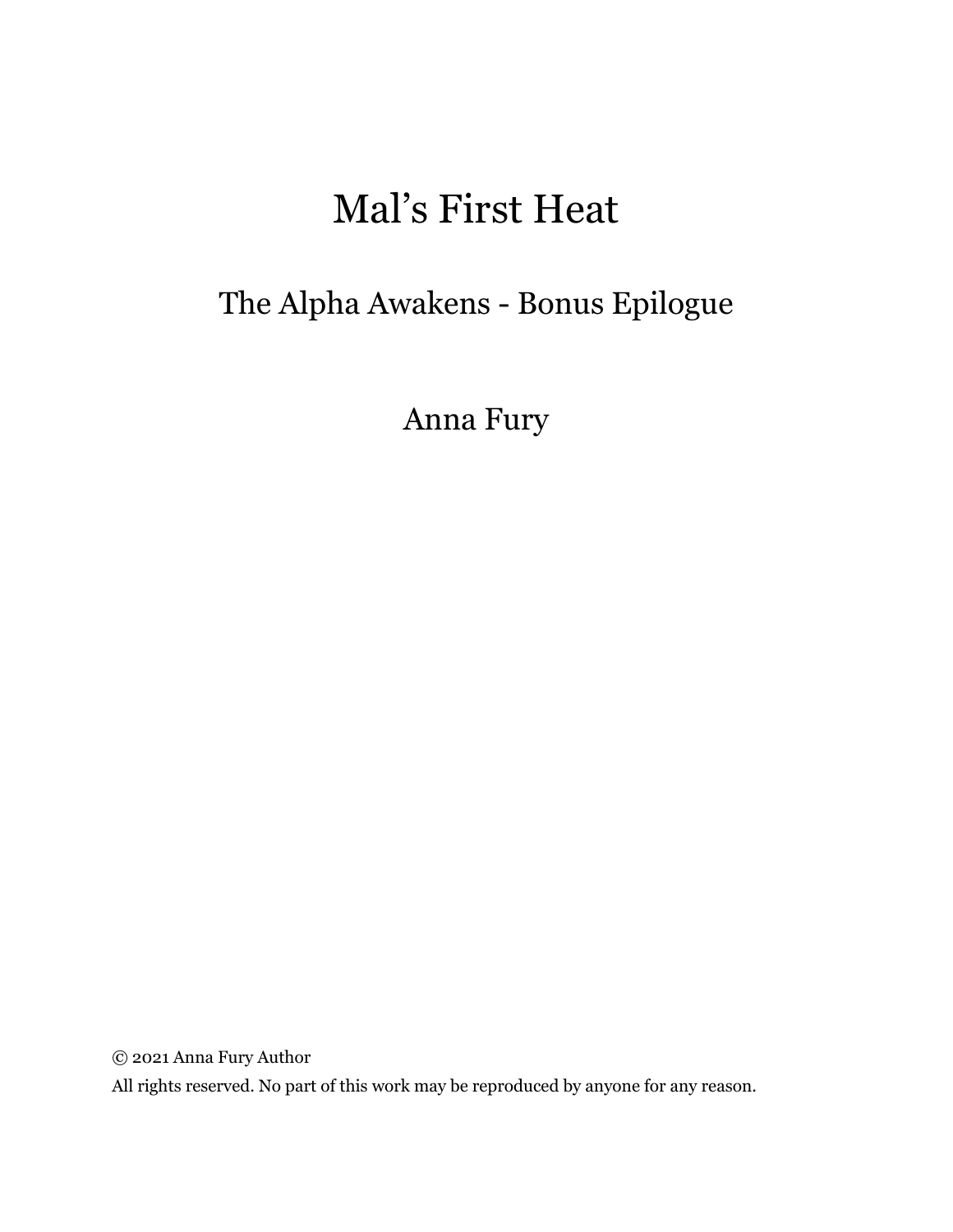### Mal

I grimace as I settle myself onto a barstool in the kitchen. My stomach is killing me, and I can't stop hugging a pillow to my chest. It smells like Orion—deep and woodsy—and like honey, all at the same time. Shooting pains have had me doubled over most of the morning.

God, I hope I didn't eat something weird. Through our mental bond, I can feel Orion checking in, but I'll bet with his incredible senses he can tell I'm distressed and anxious. He's already on his way from the Shed, caressing me emotionally as he gets closer.

Connor breezes in through the open kitchen door, humming "Bohemian Rhapsody", looking way too damn happy to be alive. He flops down next to me and leans forward, his gaze assessing and a little judgy, if I'm being honest. He may be the pack's jokester, but he's always seen my true feelings, always been there for me when I needed a friend. Do I need a friend right now? I'm not sure. Is he judging me right now? Definitely.

His blue eyes crinkle as he leans in and inhales deeply. It's not sexual with Connor, not like it would be with my mate. But I still feel like a scientific specimen, so I purse my lips and push him back with an irritated huff. Smiling, he settles back into his chair with a smirk.

"You smell really fucking nice today," he grumbles. "Still not my type, so Orion has nothing to worry about. But your scent is stronger than usual."

"Gee thanks Connor, glad I'm getting all ripe and the whole pack can tell. What a joy you are to share that news with me."

The air in the kitchen heats up then, just as my mate steps quietly through the door and his smoldering gaze finds mine.

"Connor, why are you smelling Mal?" he growls, pacing quickly across the room and wrapping his big arms around me, looking over my shoulder at Connor. I presume he's glaring, although I can't see him. He feels tense and tight behind me as I sink into his warm chest. Even through both of our tees, I can practically feel his skin caressing mine, and I need more. Stat.

"Does she smell different to you today?" Connor asks thoughtfully, still looking at me like I'm the weirdo here.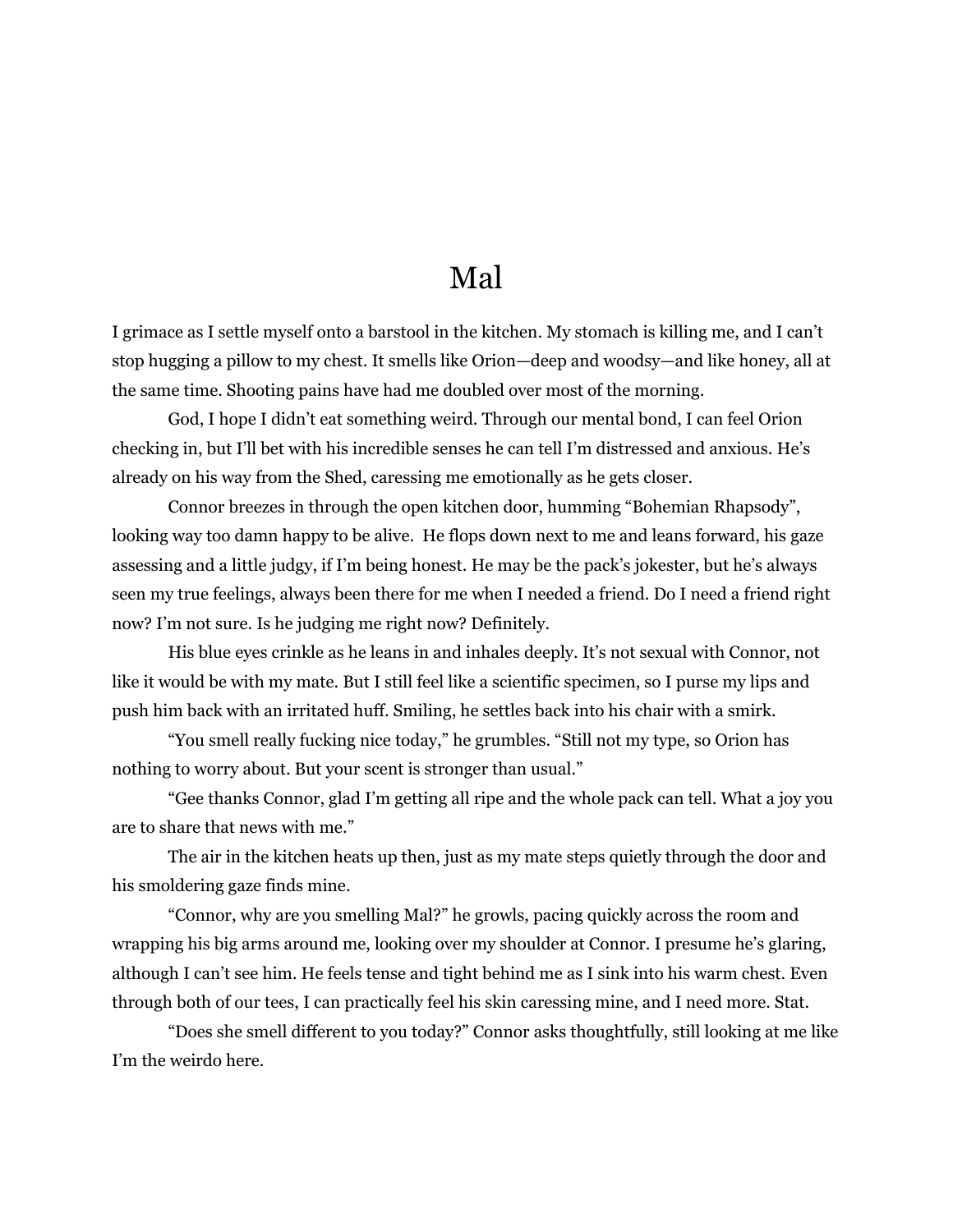Orion leans into my neck as a helpless mewl escapes me. His skin touching mine is lighting me on fire—which it does all the time. But right now, I just want Connor to leave so my mate can have his way with me on the countertop.

"Hmmm, she does. She smells deeper, more primal…" his voice trails off as he starts planting kisses up my neck.

Connor rolls his eyes and shifts to a stand, gliding past us in faux irritation. "If you're about to make a mess in the kitchen, please just go to your room and spare the rest of us the scent of an omega in heat."

*An omega in heat.*

Holy shit. He meant it as a joke, I'm sure, because I'm rubbing all up on Orion while he nuzzles me distractingly. But...I wonder if that's a thing? I'll have to ask Alice. Although, her omega experience and mine haven't followed the same course.

"'Ri, could that be a thing? A heat? I hate to say we've turned into a damn romance novel, but honestly there are umm...signs."

Orion unwraps himself from me and comes around to sit in the chair opposite mine, smirking at me with a twinkle in his beautiful gray eyes. They're like a storm cloud I want to dance up into and just twirl around until I'm lost in his thunder.

What the hell is happening to me?

"Talk to me, baby girl," he coos, using his alpha tones to lay me bare. He knows I can't resist it when his voice gets all deep and he looks at me like I'm a piece of chocolate. "Also though, why are you clutching a pillow to your chest?" Orion looks like he's half a second away from laughing at me, and I have to strongly resist the urge to slap him and get violent.

My emotions are a rollercoaster today.

"It smelled like you, and I just wanted to take it with me. I brought a throw from the bed too," I finish, indicating the chair next to mine where I've piled an extra blanket. For warmth, obviously. To wrap myself up when the pain hits my belly again.

Orion cocks his head to look around me at the blanket and then laughs out loud; the sound echoing through the kitchen, even as my cheeks heat in anger.

"You're nesting, Mal. We've officially turned into a romance novel. I bet that's why you were so damn slick for me this morning when I ate you..." Orion's voice is a deep rumble as he leans in and pecks me on the lips. "Get up to our room. Pack a bag for a couple of days. Grab all the blankets you want and just pile 'em up on the bed. We'll get out of here and go find someplace private while we figure this out. I'll pull some food together and we can get on the road in fifteen. Sound good?"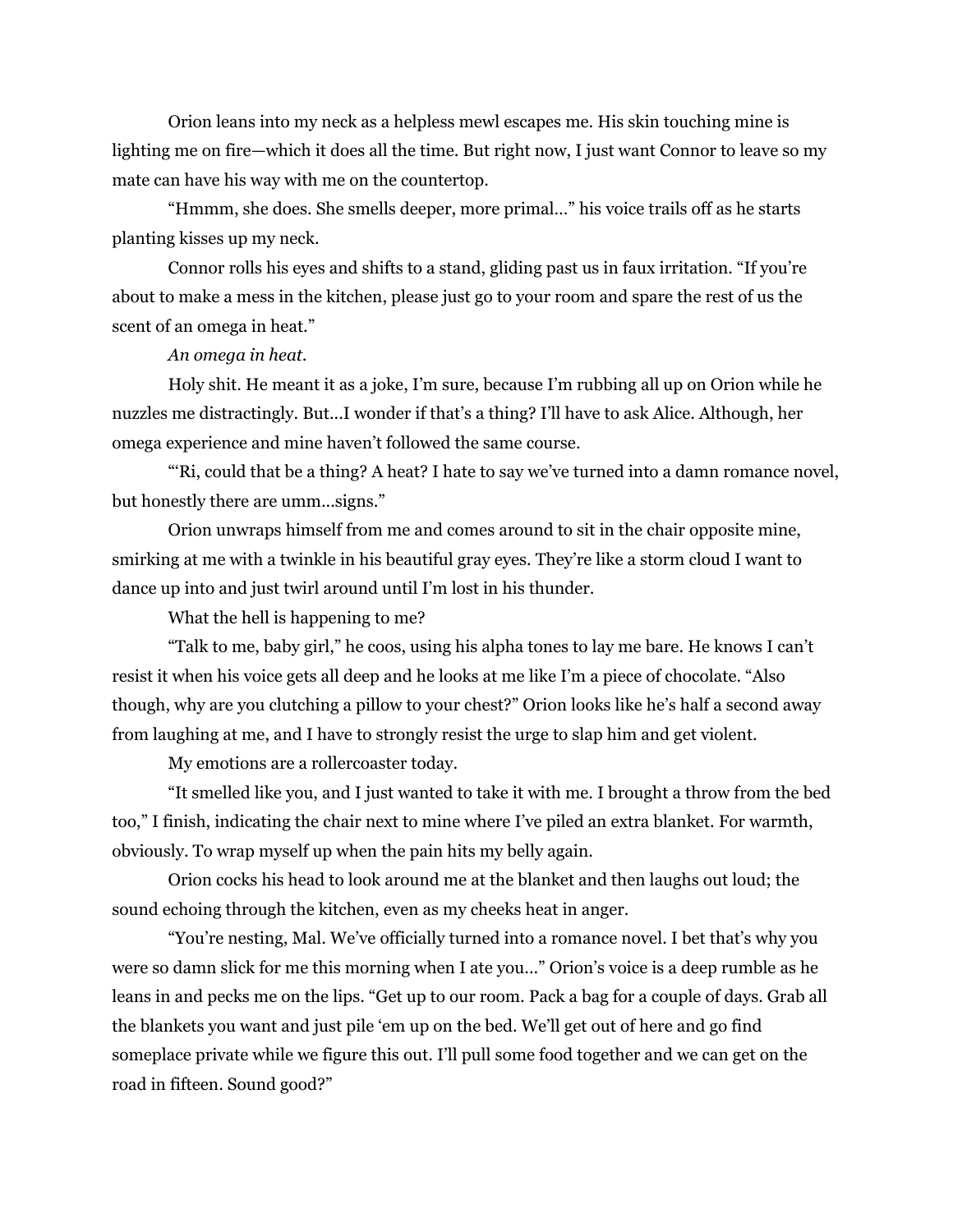Lightning-sharp pain stabs me right in the ovaries when he says that, and I double over with a hiss.

Orion—bastard— chuckles again and straightens me up, slipping one beautiful hand between my legs to stroke my clit.

"I'm gonna take care of you *good*, omega. Fifteen minutes and I'll come get you in our room. Maybe even tease you a little before we get on the road, if you need it."

If I need it? *If I need it?* Asshole.

Haughtily, I pull myself to a stand and grab my blanket, throwing it around my neck.

"Being an omega sucks, just so you know." And then I turn to leave as my handsome mate chuckles.

"Oh there's gonna be some sucking, that part is a certainty, mate."

I don't bother to acknowledge the slick that's dripping down my legs in response to his promise.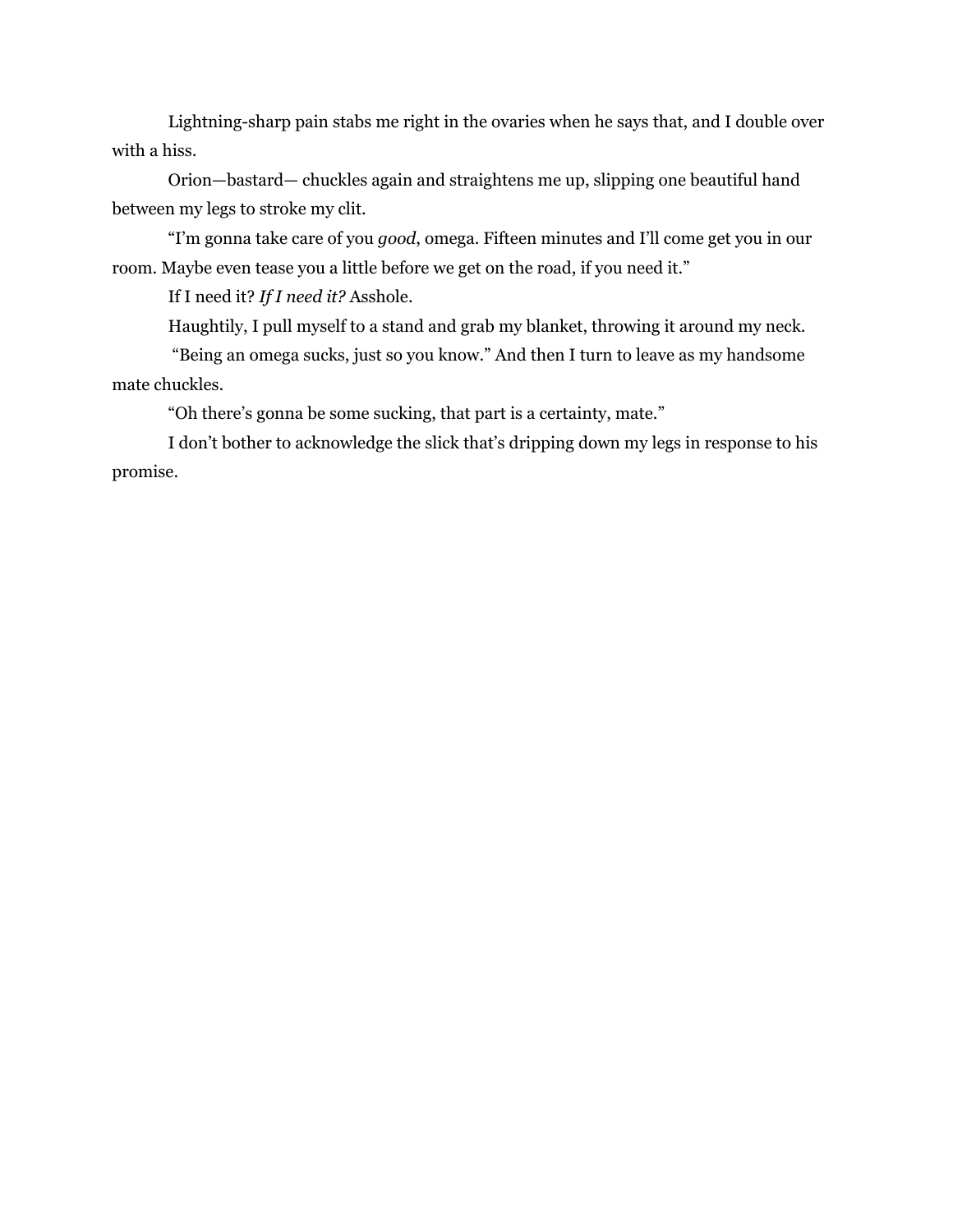### Orion

I've read enough romance novels to understand a heat, although I find it a little humorous that my real life now mimics what I once read in my mother's smutty library. Thank God she gave me all those old Fabio-covered books to read when I turned sixteen. I learned more about women between the pages of those books than anywhere else, if I'm honest.

After Mal leaves, her scent remains wrapped around my entire body like a caress. I may have poked a little fun at her, because that's our dynamic. Now, though, my dick is hard as a rock, pressing uncomfortably up against my zipper. I fucked her deep into the sheets this morning, but it wasn't enough. It was raw and desperate and she came three times, but it felt like we were just opening the floodgates.

My need for her is always simmering below the surface, but right now, as her scent blooms? I feel practically feral. Grabbing a cold bag from the pantry, I throw a variety of foods into it. Enough to last us a couple of days. I'm not sure what's going on, but I'll need to take care of my girl. My alpha senses tell me something's coming with her, that I need to hover and protect and be available. I need privacy.

It's not great timing with everything happening around us right now, but she will always be my priority.

Once I've packed up enough food, I head into Mitchell's office. When I knock on the door, Alice pipes up with a sweet little, "Come on in, 'Ri."

I push my way through the black ash door and smile at my pack alpha and his mate.

"What's up?" Mitchell asks, not looking up from his lap, where Alice sits, her back pressed up against his broad chest. I know it's been hard for Alice to understand why I can shift after claiming Mal, but Mitchell can't. I'm a little worried how she'll take this news of another omega experience that she hasn't gone through.

"I think Mal is about to go through a heat, and I'd like to take her away for a couple of days. I'm worried it'll be...distracting if we stay here."

Just as I worried would happen, Alice's face falls, although she plasters a fake smile on it the second our eyes meet. *Shit*. Mitchell gives her a kiss on the neck, reminding her how much he loves her, before looking up at me.

"Why don't y'all head to our place upstate? I kept it off the books enough that you should be safe there, and it's equipped for anything you might need. There's a great comms system in my office for you to keep in touch, if something comes up."

Nodding, I look at Alice again. I don't know what to say to make her feel any better.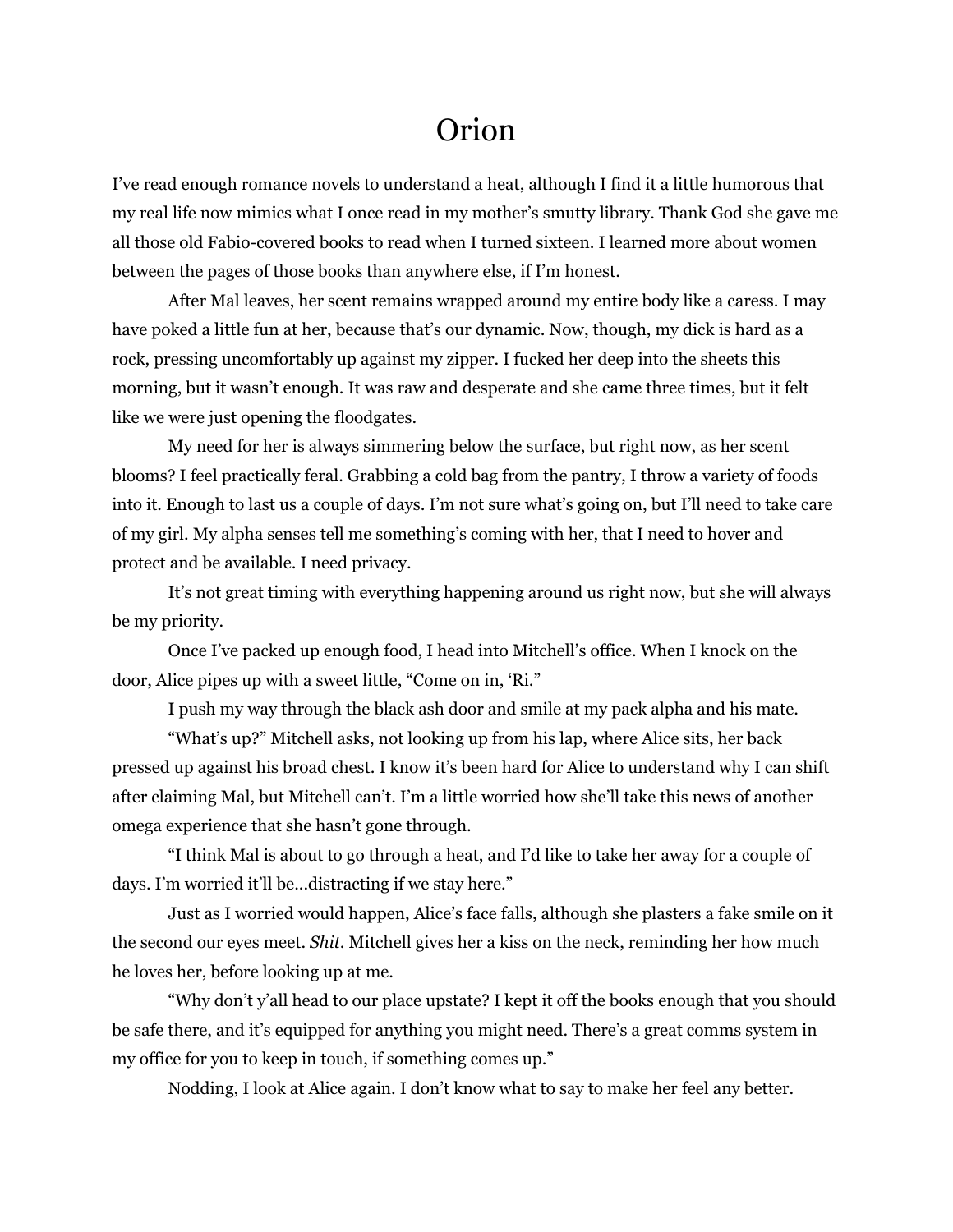"Love you, Al', you need anything?" I ask. Because at the very least I can remind her that she's my best friend, and I'm there for whatever she needs.

She shakes her head no, miserably, although she tries to keep up a brave face before sinking into Mitchell's neck with a teeny sniffle. He shoots daggers from his eyes at me, as he wraps big arms around his mate to comfort her. I've already dug a hole I can't get out of, but I can't fix the struggle Alice is going through. If anything, it's likely to get worse now, the more we learn about omegas.

Jude is already fascinated by the whole concept, and omega-chatter is coming up way more often than it used to. Especially now that she's venturing out of the Shed and into the house more often.

I mouth a quick, "Sorry" to Mitchell as I take my leave. Even now, I can hear him whispering to Alice how much he loves her; how it's always been her and always will be. A pitiful sob in response yanks my heart right out of my chest, so I leave quickly.

Mal's scent hits me like a sledgehammer at the bottom of the stairs. It's beautiful, like dripping honey and Kentucky bourbon all stuffing right into my nose. I pause in my tracks at the sheer strength of it. My senses are fantastic, but I don't usually get hit like this. Connor was right,—she smells fucking fantastic.

*We've got to get out of this damn house to somewhere private.*

My feet move me fast as hell up the stairs, where I fly down the hallway and into our room, throwing the door open with a bang.

Mal looks up at me from the middle of the bed, covered head to toe in pillows and blankets.

"I...guess I did ask you to grab what you need. You okay, baby girl?" My voice feels deeper, hinting at what's to come for her. I can't even control it at this point—her scent is like a damn fist wrapped around my cock, and I'm aching all over for her.

My beautiful mate whimpers from the middle of the bed as she pulls a blanket tight around herself. Only her beautiful eyes and the tip of her nose are showing. Every day I learn something new about omegas, but today I'm overwhelmed with the need emanating from her. Her aura is a brilliant scarlet red this afternoon, so full of need and longing that it's almost tangible.

I notice her bag is packed on the floor, so I grab it and pace to the bed, leaning in to view my miserable omega. "You ready to go? I've got your things."

Mal sniffs and glances down at the blankets. "I need these too." Her voice is a slight whisper as one fat tear rolls down her cheek.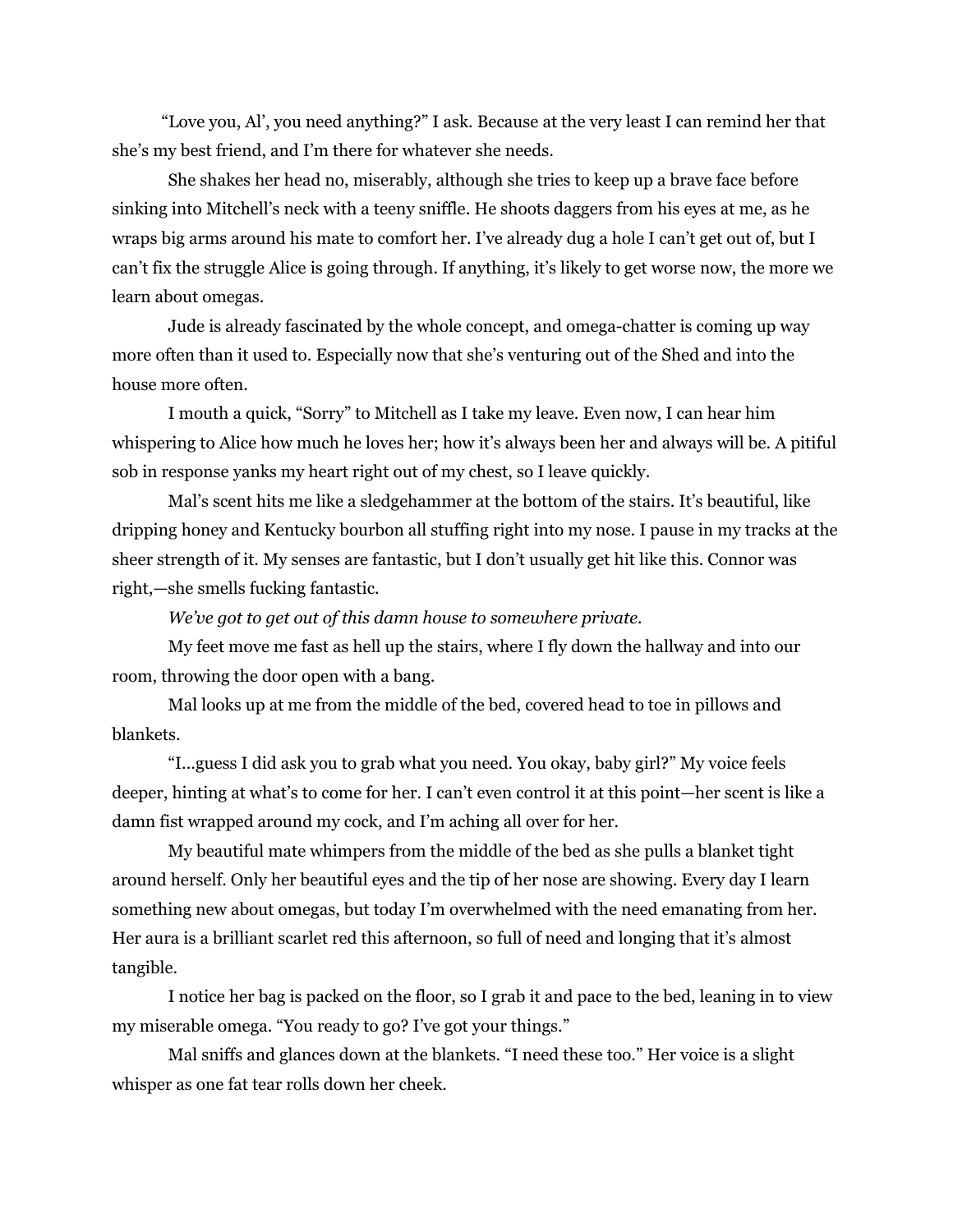#### *She needs the blankets?*

"Honey, are you nesting like in a romance novel? Is that what's happening here?" I try to keep my voice even, but joyous laughter is bubbling up so fast that I'm worried I won't keep a straight face.

"It's not funny, asshole!" she shouts at me, as she throws a teeny pillow from somewhere in the middle of the bed. It bounces off my face, and when it hits the floor, she lets out a piteous wail and throws herself face down in the sheets, sobbing.

*Oh boy.* Dropping Mal's bag, I head to the closet and get a larger one to begin stuffing all her blankets and pillows inside. They don't all fit, but I do what I can before throwing my omega over my shoulder and stalking out of our room. I don't bother to kick the door shut behind me, but when we run into Samson in the hallway, he quirks a brow up, even as he covers his nose with the back of his forearm.

I don't need to ask my packmate anything, because without a word from me, he reaches into our room and pulls the door shut behind me. Nodding my thanks, I pace quickly down the hall, downstairs, and out the front door. Tucking Mal into the front seat of my favorite Mustang, I throw our bags in the back.

When I tuck myself into the front, I'm beat over the head with her scent, the way it's blooming and filling the car. I tell myself not to turn and look at Mal, but I can't help it, and when I do, her eyes are blown wide with lust. Her chest heaves slightly, her nipples peaked and pressing against the fabric of her tight shirt.

Without meaning to, I lick my lips, watching as her skin flushes pink and she leans toward me across the console. I can't help the whine that leaves my mouth when she grabs my shirt and pulls herself into my lap, wrapping her fingers into my hair. She yanks my head back violently and starts nipping hard up my neck—something she knows revs me up like crazy. It's impossible not to wrap my arms around her and crush her to me.

Fisting her hair in my hand, I let out a deep growl as I yank her head back—hard. She needs a little reminder of who's in charge when we're like this. My eyes rove over her, held tight in my grip. To her heaving breasts, big enough they spill out of my hands. To her flushed pink skin; skin I wanna cover with my lips. Her thin waist, where even now she tries desperately to press herself even closer to me.

Leaning in, I nip the edge of her neck, just under her ear, reveling in the yip that bite elicits out of her pretty pink mouth. "Settle down, omega," I command. "We need to get outta here and do this somewhere private."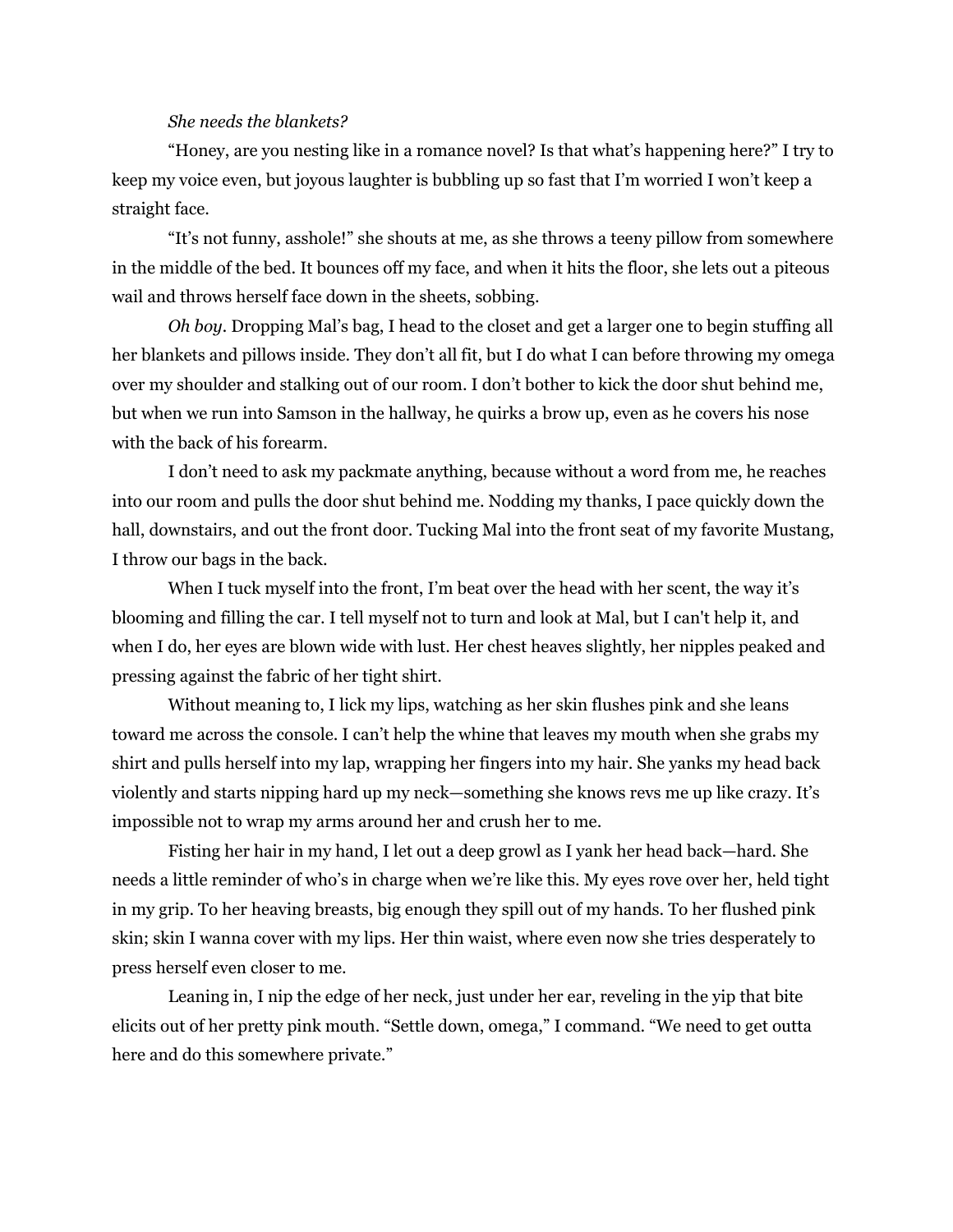Mal whines, her dark brows crooking into an angry vee, as she tugs her hair out of my hand and huffs over to the other side of the car.

I want her, God, do I want her–All over me, right here in front of the damn house. But I can also sense a deeper need, a deeper desperation simmering under her surface right now. We need a place to hole up for a few days. I'm working on pure instinct here. And romance novel knowledge.

Somehow, I rip my gaze from my tortured mate as she crosses her arms angrily over her chest. She crosses her ankles too, as if she's double-telling me how mad she is. I'd like to chuckle, but I don't think it would go over well. Turning the key in the ignition, I smile when the Mustang's throaty engine rattles the car.

Mal whines in her seat at the vibration, and I can't help but laugh a little then. She turns in her seat and glares daggers at me before looking out the window again. I revel in this shit, to be honest. She was so afraid of me that first day, and now she's the opposite of that frightened, timid woman I first met. She's fire and lightning and sizzle, and I'm ready to get scorched.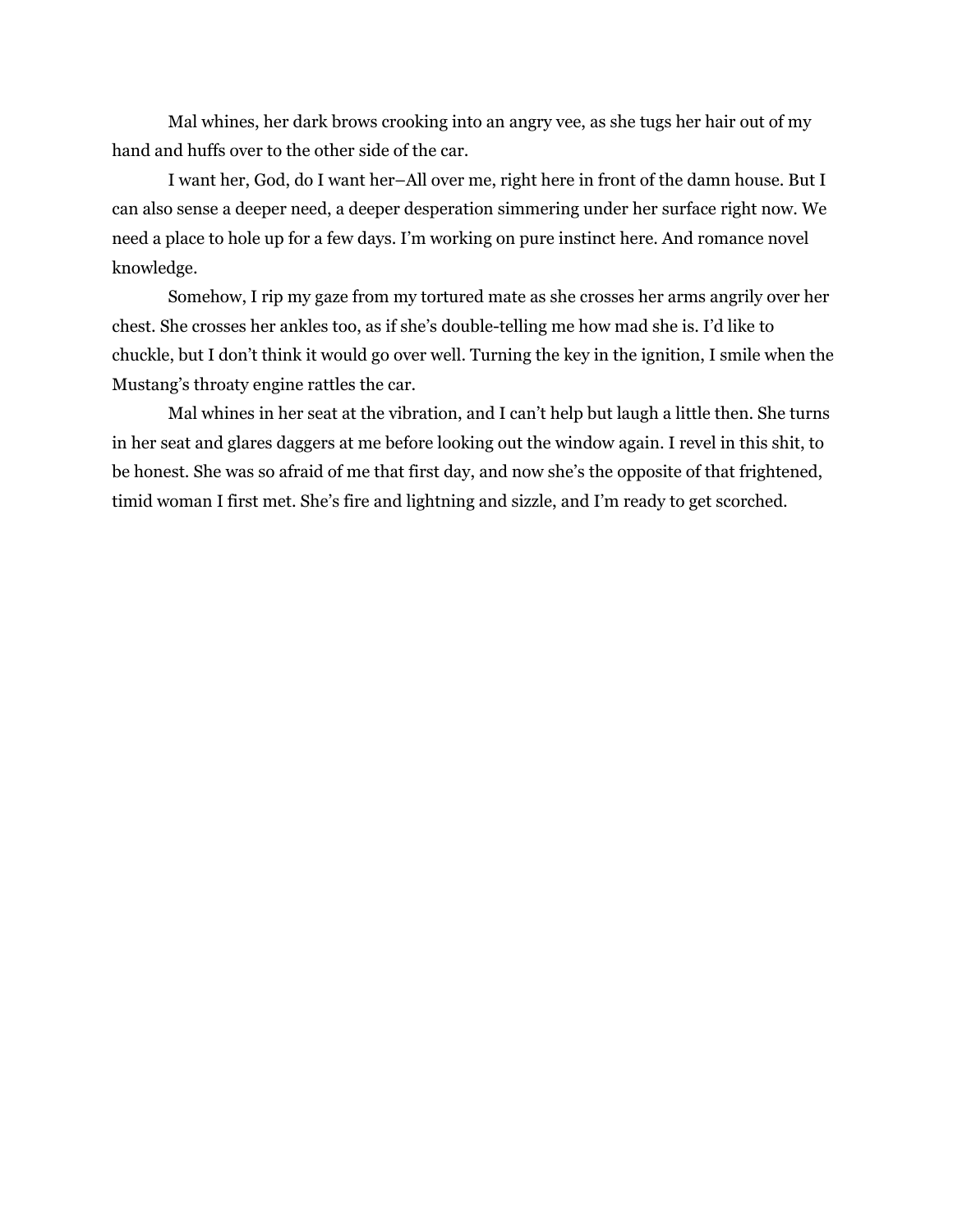### Mal

Honestly? I'm beginning to think I should throw this alpha out of the car and take my own damn self to Mitchell's fancy sex-getaway house. Screw this bullshit. Although, I can't throw him because he's too damn big and strong, and if he left me alone right now, I'd cry.

There's a deep need burrowing its way through my core, and I'm nearly to the point of begging Orion to pull the car over and take care of that need. But I won't because I'm stubborn. And I need space, and my stuff—my blankets, specifically.

I refuse to be the first to look over, even when Orion reaches across the car and wraps his beautiful hand around my upper thigh. I'd love nothing more than to drag it up higher between my legs, but I will not give in.

The silence filling the car is almost deafening, but when I cast a cautious glance my mate's way, his lips are curled upward as if he's trying not to laugh. *Bastard*. I don't look at him again the whole rest of the way there, as the darkness of the forest gives way to brighter sunlight, and the trees thin out slightly as we head upwards in elevation.

Orion pulls the Mustang off the main road onto dirt, and I reach up for the oh-shit bar even while I leave one arm crossed over my chest. My mate slides his hand upward between my thighs, brushing his fingertips against my sensitive skin. Even though I'm wearing jeans and I can't totally feel him, I feel enough that my body starts begging for more, wet slick streaming steadily out and wetting my jeans.

I wish I could fight this desperate, needy feeling that's suffocating me, but it's not possible to escape it. If I can just make it to the house, we can get inside and I can climb my mate like a tree for three straight days. That's all I want to do, even if I'm feeling miffed at the moment.

We drive a long, windy road that creeps up the side of a mountain, curving around the back of craggy peaks and back down into the more dense forest. Light fades as the upstate ash and pine trees tower over the car, hiding us from the sun's rays. Despite myself, curiosity has me leaning forward in the car as we wind through beautiful shaded groves, in and around gigantic boulders.

Orion pulls the car around a bend in the road and down a long driveway, which ends in an absolutely enormous, super modern house. It's….well, it's a lot. It's very "Mitchell" though, if I had to guess what Mitchell was into. However, it's a stark contrast to the ornate features of the Compound. It's beautiful, if a little modern for my tastes.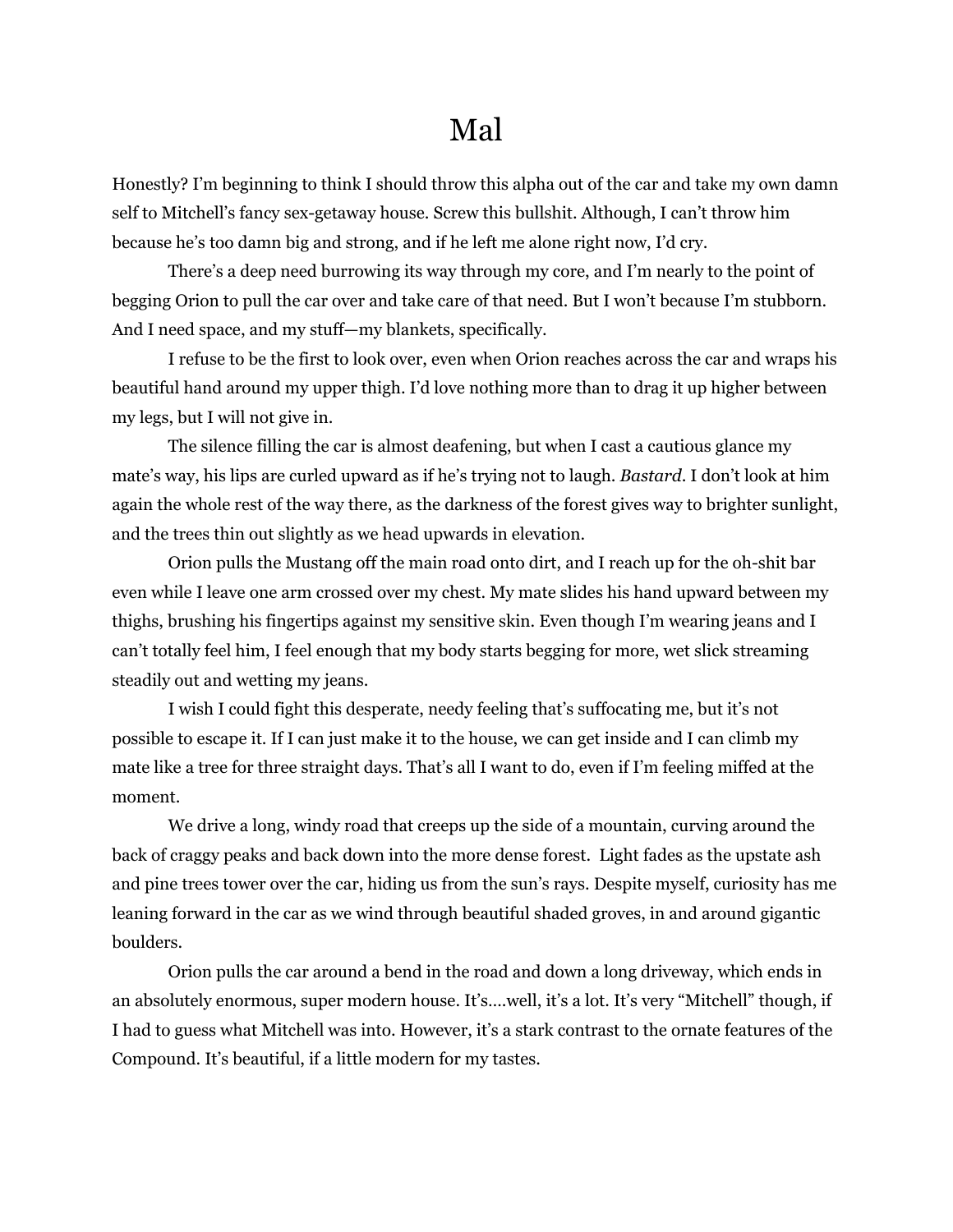Beggars can't be choosers, I guess. Does it have a bedroom? Is it away from the prying eyes and noses of our packmates? Then I am *down.*

I don't even realize I'm humming in anticipation until Orion's deep chuckle fills the car. "We're gonna get you taken care of in just a minute, omega. Let's get inside this enormous house and see what we're working with."

We pull to a stop in front of sharply angled stairs that lead to black glass and metal double doors. You can see all the way through the house from the front of it, which I'm not sure I love. But then again, who's around to see? Absolutely nobody. We are in the middle of God's-green-nowhere out here.

I scowl up at the front steps as I get out of the car. Orion hops out of his side and starts rustling around in the trunk as I cross my arms and look up toward the starkly modern home.

"Nest not to your liking, Mallory?" he jokes as he comes to stand next to me. I turn toward him to sass back, but the sight of my handsome mate manhandling my bag, his, and the big-ass bag of blankets causes slick to pour from between my thighs, making my jeans an absolute disaster.

"Just get your ass inside," is all I can manage as Orion guffaws and heads up the stairs. At the top, he punches in a code and throws the bags in. I'm only halfway surprised when he paces quickly down the stairs and scoops me up, bridal-style, taking the stairs back up two at a time. When we get to the top, Orion slams the door shut and drops to his knees on the floor, laying me gently down in front of him.

Before I can even say a word, big hands grip my tee and rip it right down the front. I can't pull my eyes from his, as my back arches upward, my body begging to be closer to his beautiful mouth. Orion purrs with deep satisfaction as he leans down over me, dwarfing me with his huge figure. I'd swear he's getting bigger, stronger, but I'm drowning in a haze of hormones that threaten to drag me completely under.

Then my alpha's lips are on my chest, one hand plucking and teasing my nipple as he drags his tongue up between them. Slick flows out of me like a river, pooling beneath us on the floor. Gray eyes find mine, intense and full of the same longing I've felt all day, the same pull that always draws me to him.

"Omega," he whispers, running one hand behind my back to haul me up into his arms. Orion's mouth crashes onto mine the second I'm close enough for our lips to touch, his tongue demanding entry as he devours me. He's barely restrained, one hand fisted in my hair and the other wrapped tightly around my waist. I couldn't escape this alpha, even if I wanted to.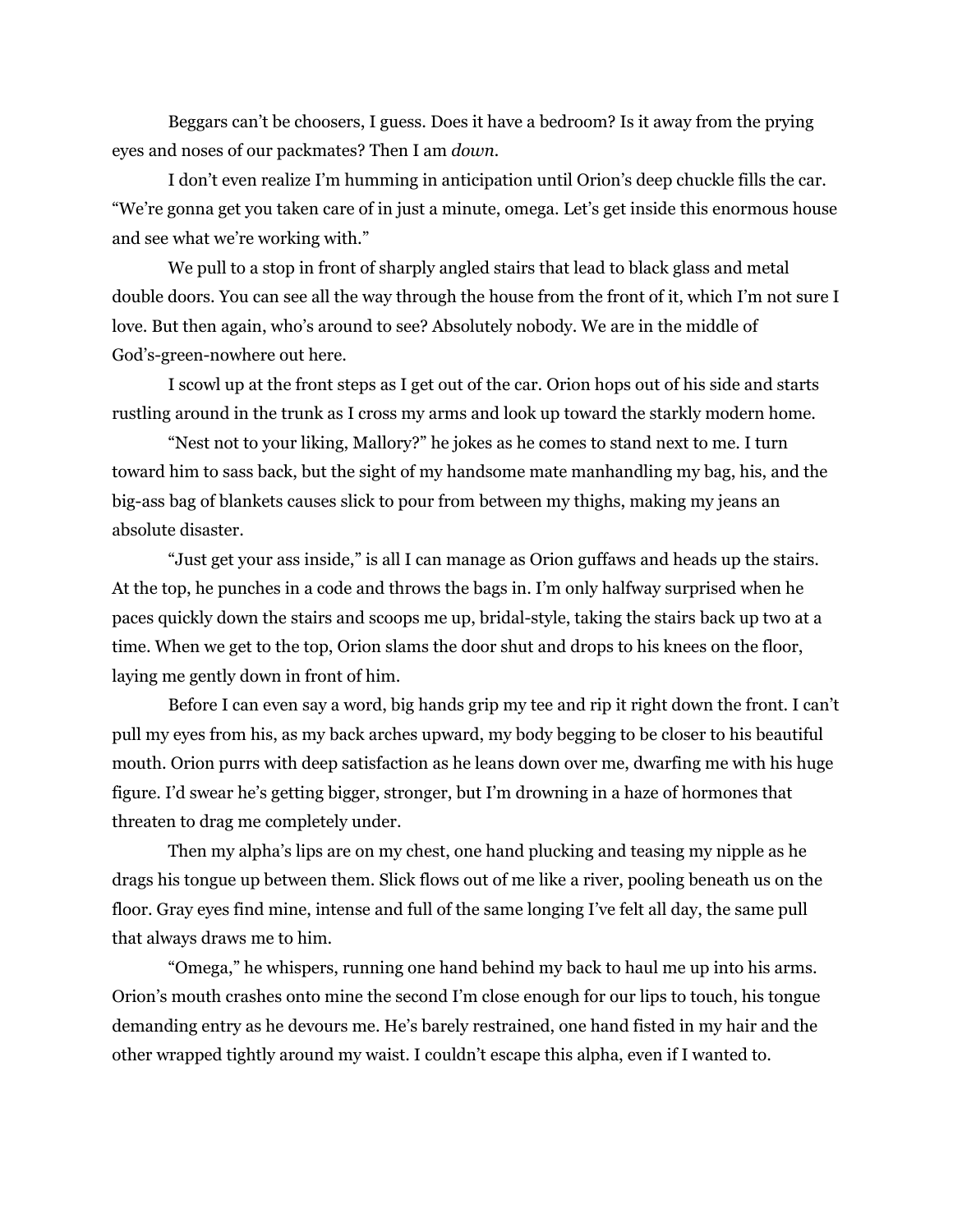Nipping at the tip of Orion's tongue, I squirm in his lap, pressing my hips up against his warm stomach. The clothing between us is adding an uncomfortable friction that I don't want at all. I need to be naked. On top of him. Or underneath him. Yesterday.

Growling, Orion hops to a stand with me in his arms and paces past our bags and into a bright, sun-drenched kitchen. He sets me down on the counter, still wrapped around him, and unzips his jeans, kicking them down to the floor. I'm not even ashamed of the desperate whine that comes out of my mouth when he steps back in closer, and his thick length brushes up against my thighs, pressing into my heat.

"That's right, omega," he purrs, tipping my chin up so our eyes meet. "I'm hard for you, all the damn time. But if you don't get on my dick right now, I'm gonna lose my mind. Let's get you taken care of before we settle in, hm?"

*Settle in*. For some reason that phrase sticks in my brain, and I scrunch my nose up as I think about it.

Orion pulls me to the edge of the counter, chuckling as slick drips off the countertop and coats him. I do look down at that, because it's so hot to watch myself drip onto him. He moans deeply as he uses one hand to rub the slick over his entire, thick length. I want it, and I want it now. Or in a minute.

Because that phrase of settling in is still jumping around in my mind, trying to vie for attention. Then I catch a glimpse of our bags over Orion's shoulder and the lightbulb goes off over my head. We haven't settled in at all. My blankets are in a heap on the floor and this place smells…musty? "We've gotta get this place cleaned up Ri," I demand, turning my full attention to my alpha.

"I'm hard as iron between your thighs right now, covered in your sweet slick and you want to…clean? You want to clean, *right now*?"

"Yup," I chirp, pushing him away as I hop off the counter. My jeans are a mess, so I rip them off and head to my bag, hunting around for something comfy. When I find my black booty shorts, I let out a cheer of triumph. *Perfect*. I'm gonna get this place shipped right into shape.

And then hop on my mate's dick.

I slip the shorts on with a happy purr and turn around, where Orion is leaning up against the kitchen counter, buttoned back up with his arms folded over his gorgeous, thick chest. Damn he looks fine in the kitchen. Slick leaks through my new shorts in a heartbeat, but I'm focused.

"You're gonna clean this big-ass house with those teeny shorts on?" Orion's voice has a teasing kilt to it, and it turns me on, but I won't be deterred.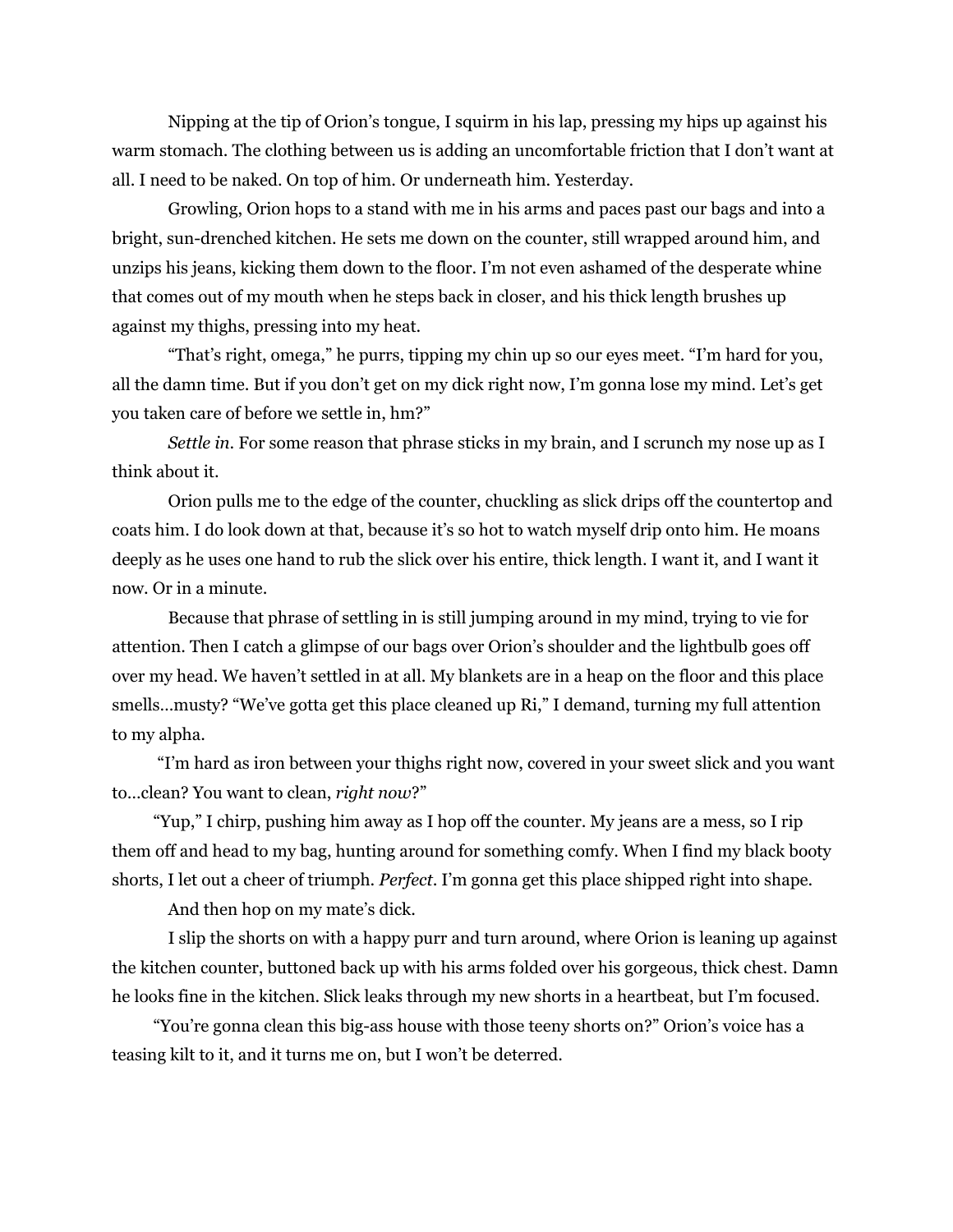"This place smells, dude. I can't concentrate on your D when the whole house smells like mold and my blankets are still packed up."

Orion's brows pinch into a deep, angry vee. "Dude? No, I don't think so." With that pronouncement, Orion steps across the distance between us, wrapping one big hand around my throat and squeezing. Elongated canines snap at my neck and sink in two, three times as he marks me.

The pain bites, but the familiar beautiful, lusty haze takes over until I'm panting and whining and scratching at his right grip.

Orion doesn't let go, but presses me down to the floor in front of him, on my knees as he leans in close again. "You can call me alpha, or mate, but those are the only two appropriate terms for what I am to you. Do you understand me?"

I should stay silent when he's in possessive alpha mode like this, but I can never help myself. "Or what?" slips, snarking from between my lips.

Orion barks out a rough laugh of surprise and draws me up by the neck, throwing me up over his shoulder as he stalks around the kitchen island.

I whine as my bag of blankets disappears from view, and I get the backwards view of a bedroom door instead.

"Ri, I…," but I don't get another moment to answer as my mate throws me bodily into the deepest set of sheets I've ever seen.

"One of these days, Mal, you'll learn that talking back to me gets you in trouble. But then again, you like my brand of trouble, don't you?"

I don't have time to nod as he yanks his jeans down and hops onto the bed, pulling us both right against the headboard. Orion straightens up and scoots in closer, his hard length in his hand and so close to my lips.

"You may not ever learn, but I'm gonna teach you this lesson anyway, omega," he promises darkly. "Open up."

I shake my head and try to lean forward. I cannot get this started without arranging my damn blankets.

Orion's grip goes to my chin where he squeezes, hard enough that my jaw pops open as I whine. And when he thrusts in hard—hard enough to hit the back of my throat— I moan. "Suck me off, mate," he demands. "Give me this, and I'll clean the whole damn house for you while you watch. Give me those pretty white teeth."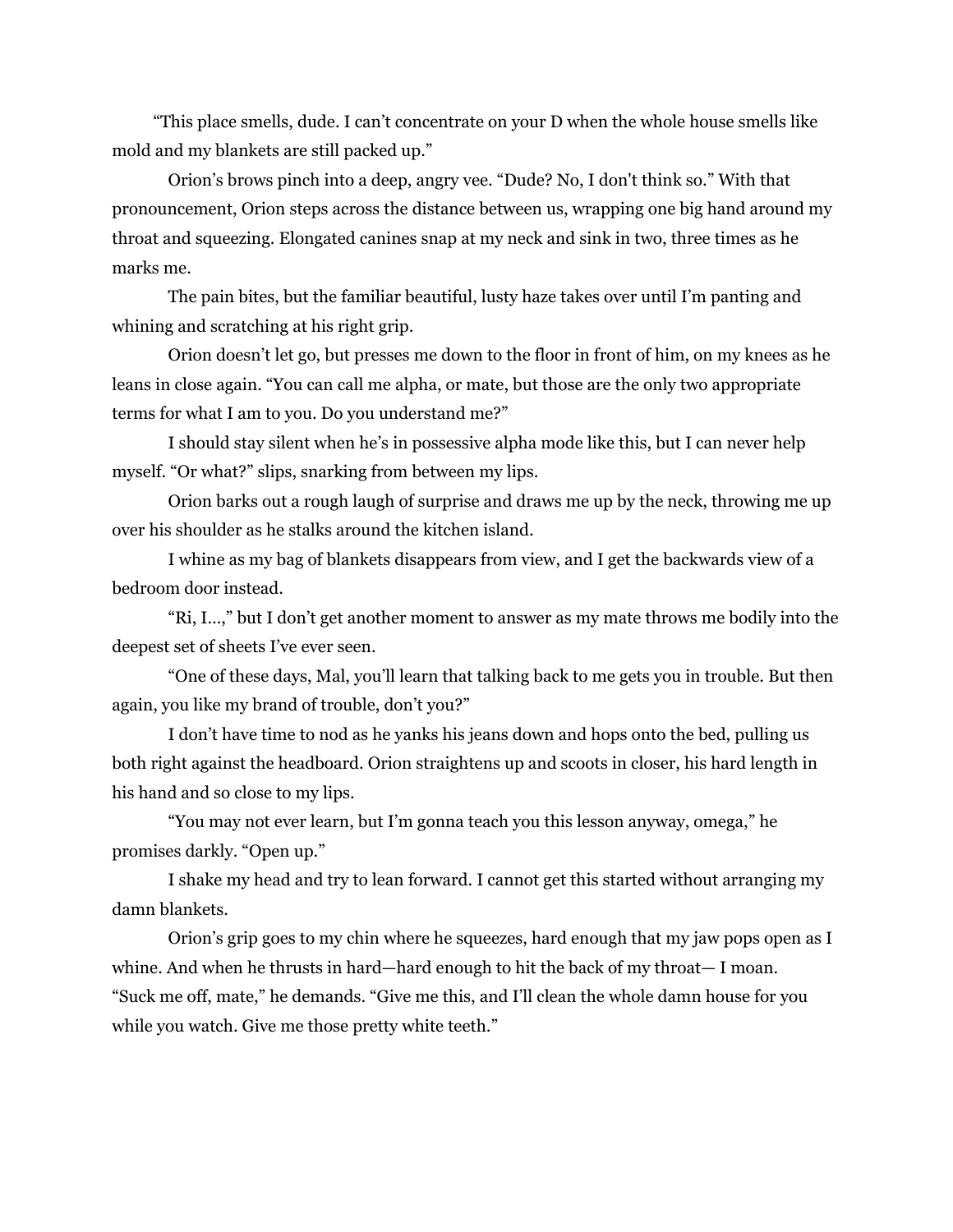I can't stop the barrage of desire that's bottling up inside me as he pumps harder and harder, his grip commanding. He's all alpha, all pure, unbridled need and desire. It's incredibly hot.

I haven't forgotten my blankets, but they're fading into the recesses of my mind as Orion takes his pleasure from me. Reaching down, I move to put my hands between my thighs, but Orion gives me a little *tsk* and throws my hands above my head, as he continues fucking my mouth, hard and fast.

I whine at the unfairness of it all when he flips us suddenly, leaving my hands on the headboard.

"Don't move those hands, mate," he snaps into my ear as he nudges my thighs open from behind me.

There's no time to think or respond as Orion slams home in one quick burst, rocking my whole body forward into the headboard with the force of his hips. Long gone are the days where we didn't fit, where it hurt to do this with him. My body has changed, adapted, molded me to fit this perfect male. He pauses, stroking long fingers down my spine as he waits for me to encourage him.

Slick flows down my legs and into the sheets, coating us both as I groan. I need this, I need it all. I need it now. "Please, alpha. I'm...sorry," I pant when he doesn't move.

Orion slides out slowly, tortuously, and back in with another hard thrust, squeezing my throat tight in his hand. "Say it again, omega," he commands. "Remind yourself who I am to you." Out, in, out, in, pause.

"Mine," I snarl. "I need more 'Ri, I need it now."

"Say it…" he growls, using his hand to tug my neck to the side as he teases me with beautiful long teeth. Teeth that have brought me so much pleasure, so many times.

"I'm yours, alpha," I admit softly as his teeth sink gently into my shoulder, a white stab of pleasure traveling straight down my core.

Orion bucks behind me, moaning as I clench around him.

Every touch, every breath, every little tease. They're driving me wild. My skin is on fire everywhere his body touches mine. "Fuck me now, alpha," I snap, unable to stop myself.

Orion chuckles as he pulls gently out of me, laying one loud slap on my ass as he backs away from me and off the bed.

Whipping around, I stare at him incredulously. "You're getting out of bed now? Are you fucking kidding me?"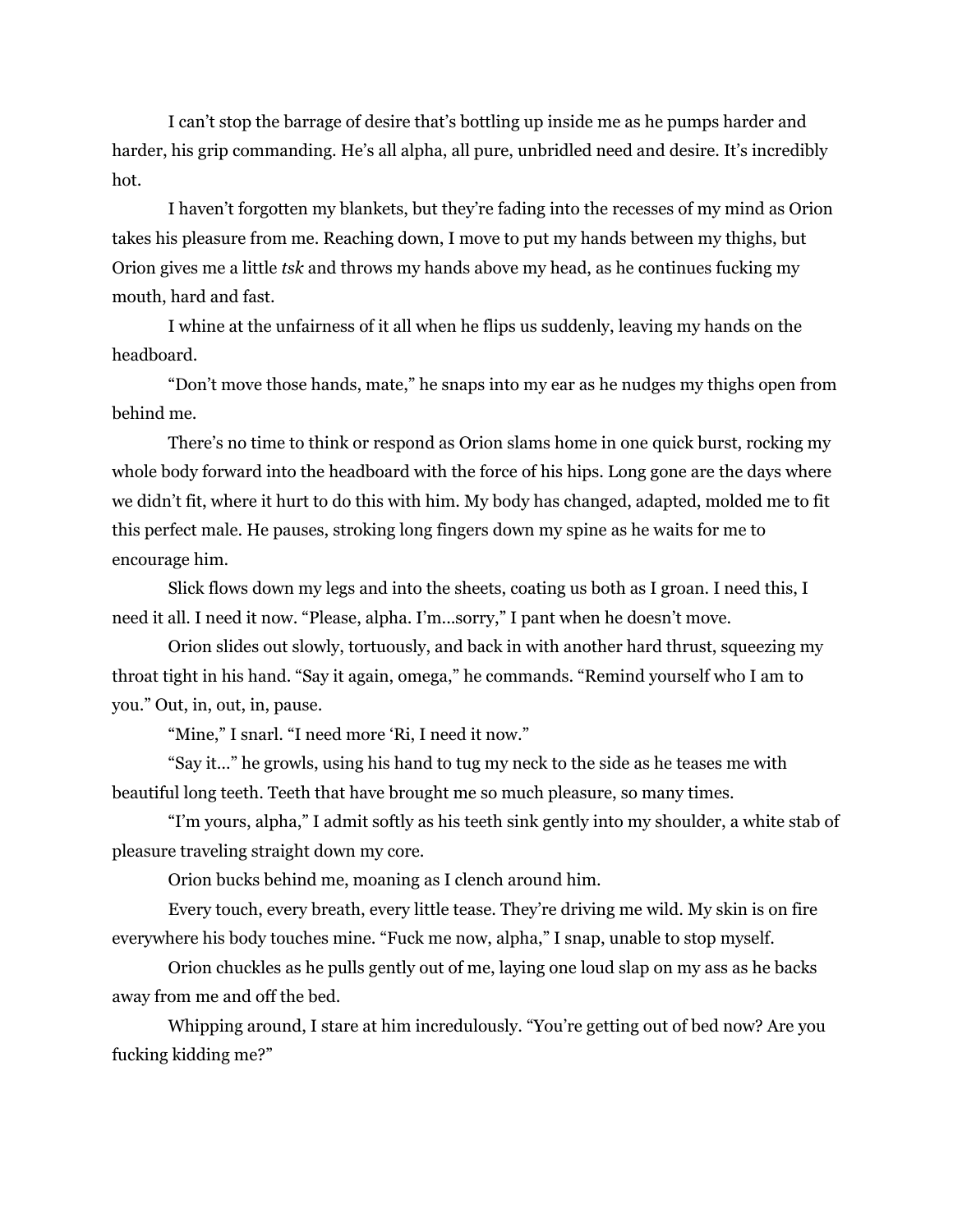My mate chuckles as he wraps one hand around his gorgeous dick and strokes it a few times, groaning into the quiet room. "Not gonna give you this right now, naughty omega. I told you you needed a lesson, and you just got it. Impertinent omegas don't get dicked down until they say they're sorry, and mean it." He fists himself a few more times before letting go and turning from the room, presenting me with a mouthwatering view of broad, muscular shoulders and the most perfect ass I've ever seen.

Sinking down to the sheets, I barely suppress white-hot indignation. Oh he thinks I need a lesson, does he? Two can play this game.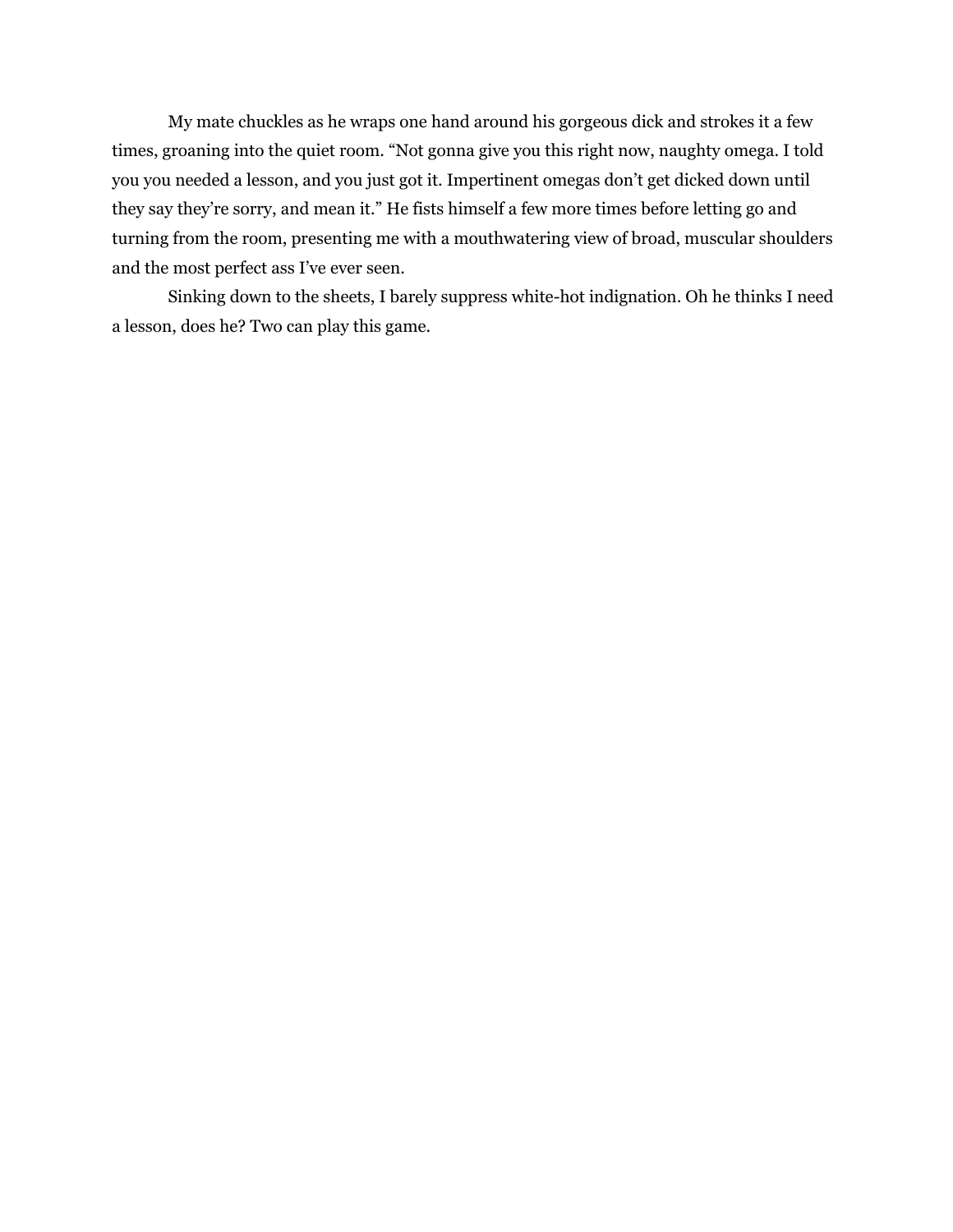### Orion

I smirk as I leave my beautiful, wild mate behind me in the bedroom. She'll be in there planning and scheming as we speak. Maybe I'll find a spider in my shoe when we leave, or she'll surprise me by shoving something up my ass next time we're in bed. Who knows…

*I can't wait to find out.*

It's hard to leave her like that, when her body calls so desperately for mine, when every part of my intuition screams that she needs to be serviced. But this is part of the dance she and I do, and it's one of my favorite things about our relationship.

My mate is a quiet introvert, except when we're alone. When it's just her and I, she's a snarky, impudent hellcat. Two days before we came here, she left me tied to our headboard and footboard and went downstairs to have breakfast with Connor. It took me half an hour to realize she wasn't coming back, rip the ropes and go find her in the kitchen. She and Connor laughed and laughed when I showed up at the door, still naked, so mad and horny I forgot to put my damn clothes back on.

She'll never stop this impudence, and I'll never stop rising to the occasion, literally. Striding into the kitchen, I hunt around for cleaning supplies and start wiping down the cabinets, countertops, every surface I can. It doesn't smell musty to me in here, but she mentioned it, and I want this time away to be perfect.

When we give in to each other and go into the bedroom in earnest, we won't be coming out for a few days. I want her mind occupied on one thing only–me.

Mal breezes out of the bedroom then, her arms crossed angrily. When she sees me with cleaning supplies in my hand, a smile tugs her beautiful lips upward. She forces it back down by pursing them together, dropping her arms as she stomps over to our bags.

I resist the urge to tease her as I unpack the groceries I bought. I don't know if she'll eat when she's in the throes of her heat, but I'm gonna try to feed her. Need is building up in my core though, a deep, violent need for her that feels like it might spill out of me and tear this house down. I always want her with every fiber of my soul, but today I'm extra-attuned to her. It's a matter of time before she drops what she's pretending to focus on and climbs me like a tree.

I can't fucking wait. But in the meantime, I'll get the house cleaned up and dinner started.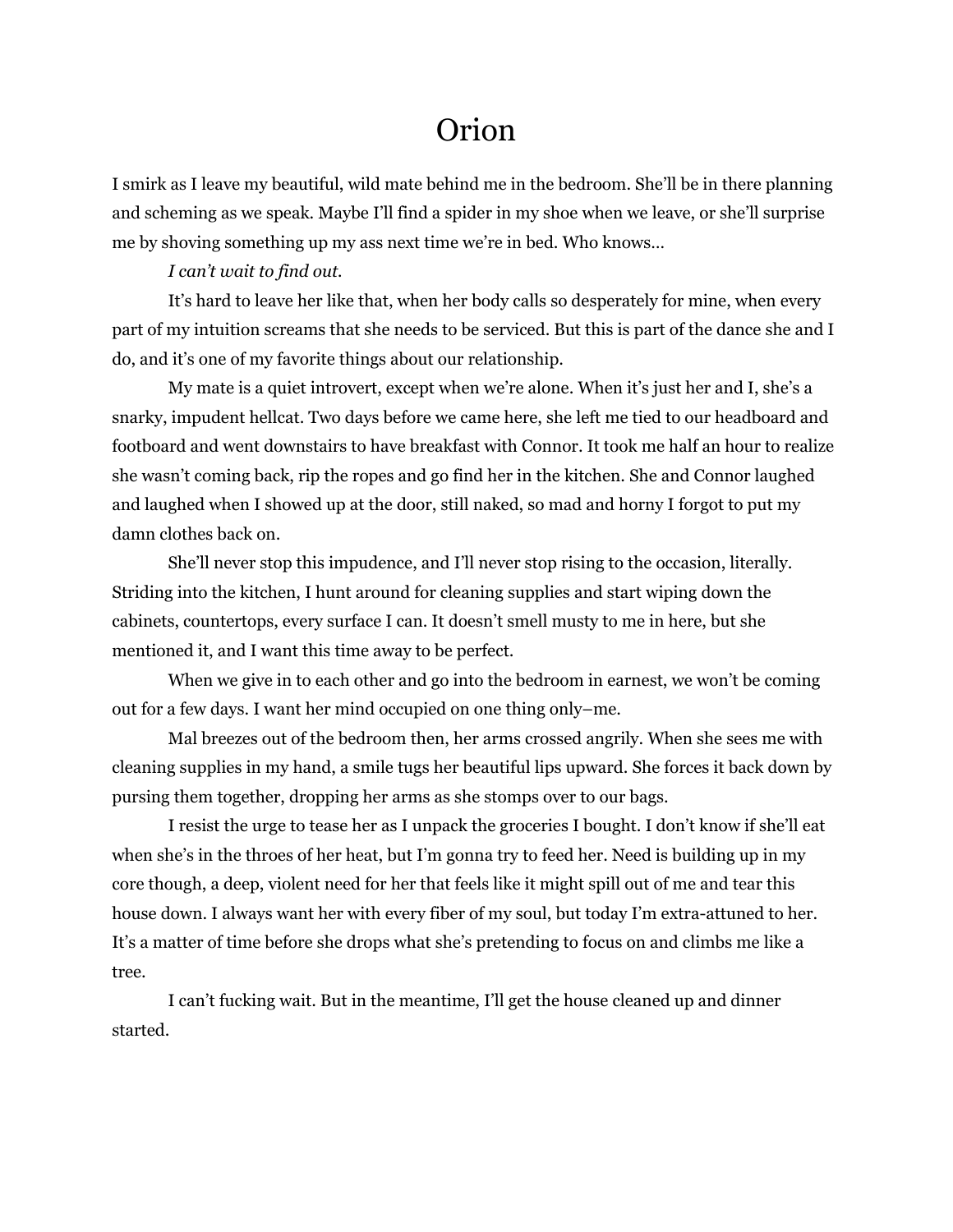Mal unpacks our bags in the other room. She's gone long enough she must have unpacked mine too, but for all I know she shredded all my shirts or threw them off the balcony instead. Suppose I'll see when I get in there…

"I'm sorry," floats her voice softly in the room, wrapping itself around my damn cock and tugging.

Growling, I shut the refrigerator door and look around at my mate, cocking my head to the side. "Do you mean it though?" I ask her, letting my voice drop real deep as slick flows down her thighs.

A tear slides down her delicate cheek. *Oh fuck,* she's crying. I fly across the room, dragging her up into my arms and sitting her on the end of the island. Tipping her face up, I kiss the tear away as another falls. "Talk to me, mate," I whisper softly. "What's wrong?"

Mal reaches up to brush the tears away as more spill down her cheeks. "I don't know," she wails. "I'm an emotional disaster. I just...I just need you, so much," she admits, burying her face in my chest to sob.

I smile softly as I rub her back. My poor, overwrought mate. Hormones are a bitch, that's clear to see. "Baby girl," I whisper into her ear. "I cleaned, and I was gonna fix you up a nice meal, but I don't know if you can wait for that."

"I can't…" she sobs, muffled, into my shirt.

My whole body stands to attention at that admission. It's time to see my omega through her first heat. *I can't fucking wait.*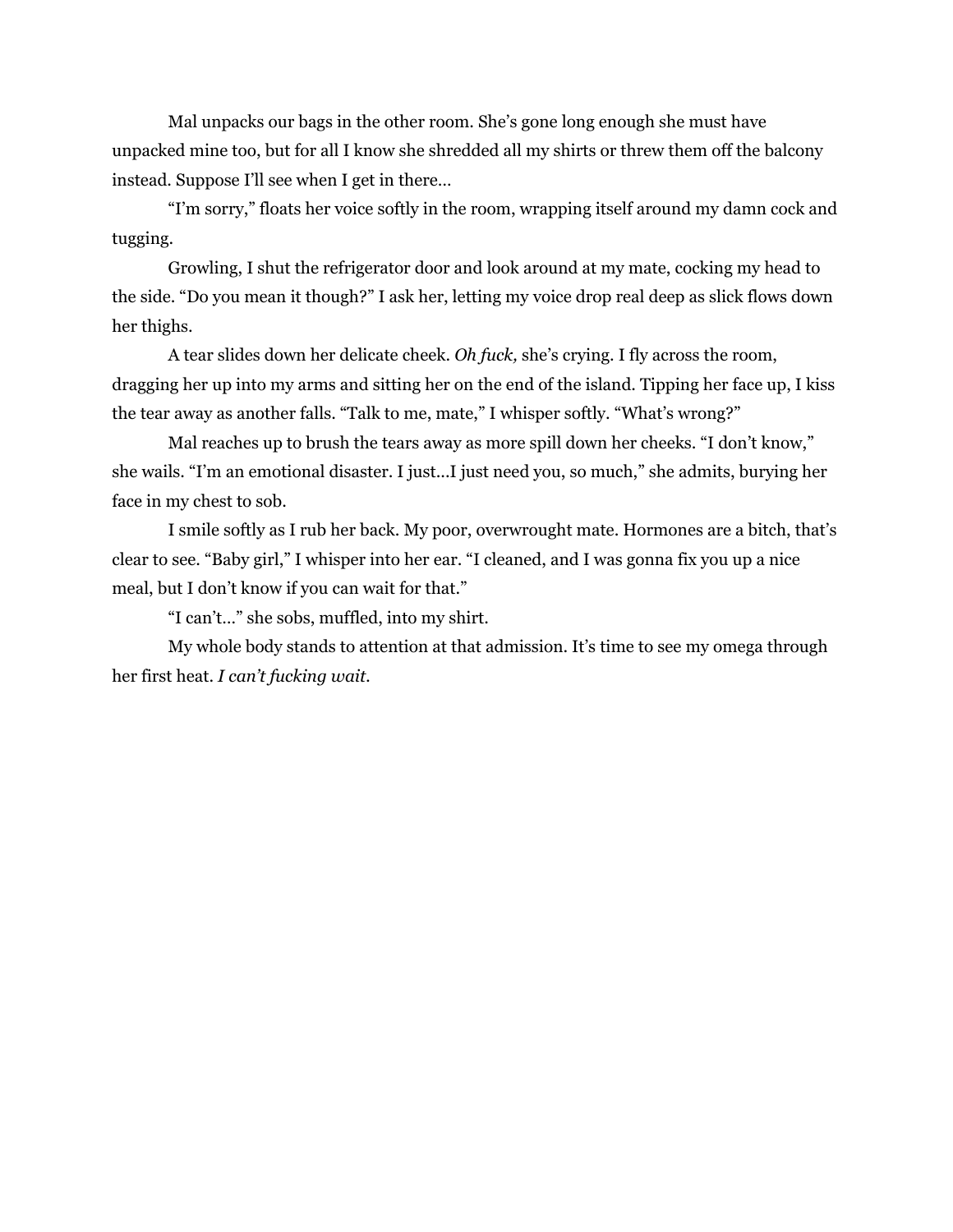### Orion

"Go get in bed, omega," I command her softly as I pull her gently off the counter, letting her slide down the front of my body, letting her feel how ready I am for her.

Mal moans and bites her lip, but turns obediently and paces back to the darkening room. My God, I never thought I'd call her obedient, but desperate need is riding my woman hard.

I let out a groan as I breathe in and her scent unfurls. She always smells incredible, but something about this heat changes it. Breathing her in shoots sparks down my spine, heat pooling at my lower back and down my thighs. Stalking to the bedroom, I put one hand on either side of the door and lean in to look for her.

She's in the bed, curled into a ball on her side with a hand pressed to her stomach.

I growl, a rumbling purr that pulls from deep inside me and fills the room.

Mal's head lifts, green eyes meeting mine as she pulls to a stand on the bed. Except her eyes are no longer green, they're all black, pupils blown wide. Her chest rises and falls quickly, breasts swaying slightly as my gaze travels down her body.

She shaved between her thighs this morning, which is...new. I can see every beautiful dip and fold, every drop of slick as it streams down her legs and drips onto the sheets.

"Alpha," she whispers, her voice all reverential desire, zero snark.

This is a version of Mal I've never seen, an omega so wrapped up in need and lust that she can't even bother to verbally slap me. I'll admit...I could get used to this on occasion.

I stalk across the room slowly, letting her look her fill as she balls both fists by her side. She trembles slightly when I pause beside the bed, letting my eyes drop all the way down her body and back up. Mal's lips part, the tip of her pink tongue coming out to wet them.

Every bit of my focus goes to her mouth, to the way she licks her lip softly, the way her tongue disappears back behind pretty white teeth. And then I reach out and pull her to me slowly, moaning when her beautifully hard nipples brush against my chest. Standing on the bed like she is, she's nearly as tall as me.

Slowly, my mate leans forward and slips her tongue along my bottom lip, before biting it gently and tugging it between her teeth. Fireworks skate across my shoulders and back when she does it again, more forcefully.

Time slows as I pick her up, wrapping legs around my waist as I pace to the nearest plate window and press her up against it. The winter sun is down, the moon shining brightly. It feels right to do this under its light.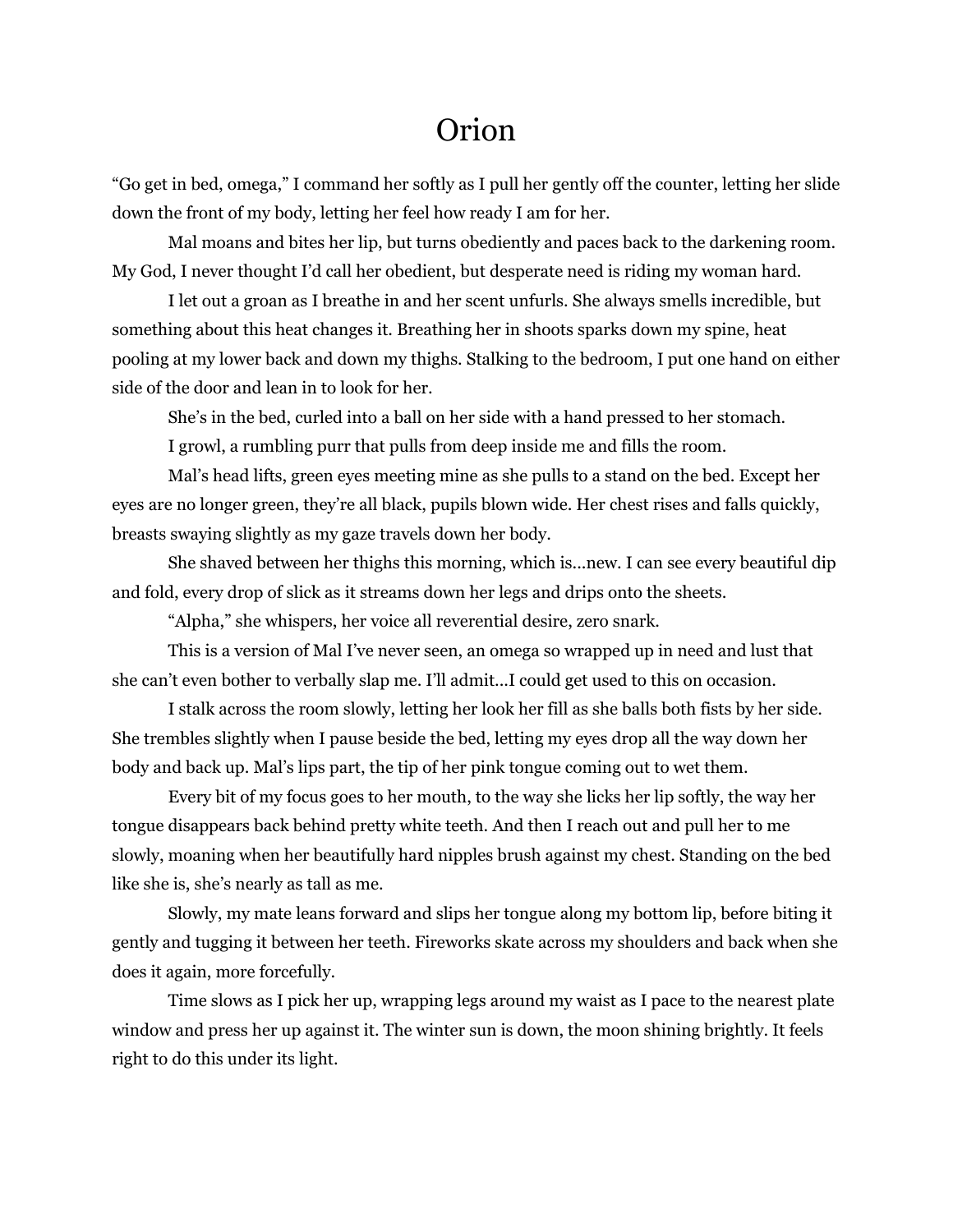With one arm under my mate to support her, I run the other hand up her back and into her hair. Without encouragement she lets her head fall back slightly, baring the slim expanse of her delicate neck for me. It's submission and trust and everything that stokes burning desire in me. And it's the perfect move for her to make, because I can't resist her like this. Her submission is the final straw that breaks me, every damn time we're together.

Mal quivers slightly in my arms, hers limp by her side as I draw the tip of my nose up her neck. My lips taste her on the way back down, nibbling and nuzzling as she moans over and over.

I'm so hard my dick feels like it'll break in two if I don't get inside her. I want to tease and torture and taste, but every breathy moan from my mate feels like she's rubbing me with both hands. She smells so damn good like this, wrapping me in a stronger, more primal scent.

With a groan, I press her hard against the window for leverage, and angle the head of my cock at her entrance, sliding it through her folds to wet myself. She's soaked, and slick flows easily over me as Mal hisses with need.

"Please, Orion…" *Orion*? I don't think she's called me by my full first name since we met. There's something so formal, so unusual about it. I fucking love it. Bucking my hips forward, I slip deep inside her as she throws her head back, hitting the glass as she screams.

"Mallory," I purr into her ear. I use her full first name *often*, every time she's in trouble, but she pants anyway at the command in my voice. "Take every inch of me, omega," I direct her.

My mate writhes on my cock, her pussy clenching over and over again as I slip out and back in slowly.. I'm trying to maintain some sense of control, but that control starts to elude me as she goes feral in my arms. Scratching, biting, *begging*.

I can't take it anymore, can't take the slow tease I'm attempting. Not with the raging need welling up inside me, spilling out between us. Throwing Mal's arms around my neck, I shift both hands to the backs of her thighs, pressing them back and open so she's spread impossibly wide around my shaft. And then I pound her once, hard, my balls slapping up against her ass cheeks.

Mal screams out her pleasure as I roar. I could die from this, from how good she feels.

Slamming home again, I pick up a steady pace, making sure to rub up against her clit every time I rock my hips into her. I can't hold back as she erupts around me, a string of colorful curses leaving her mouth. The moment she clenches and flutters around my cock, I come with a bellow, shaking the window she's pressed up against. My eyes squeeze tightly shut as I ram into her over and over, wringing every last ounce of orgasm from us both until we're drained of it.

And then I pick my limp mate up higher and turn, stalking to the bed and tossing her in. Any semblance of control I had is gone. I'm unhinged for the first time in a long time, every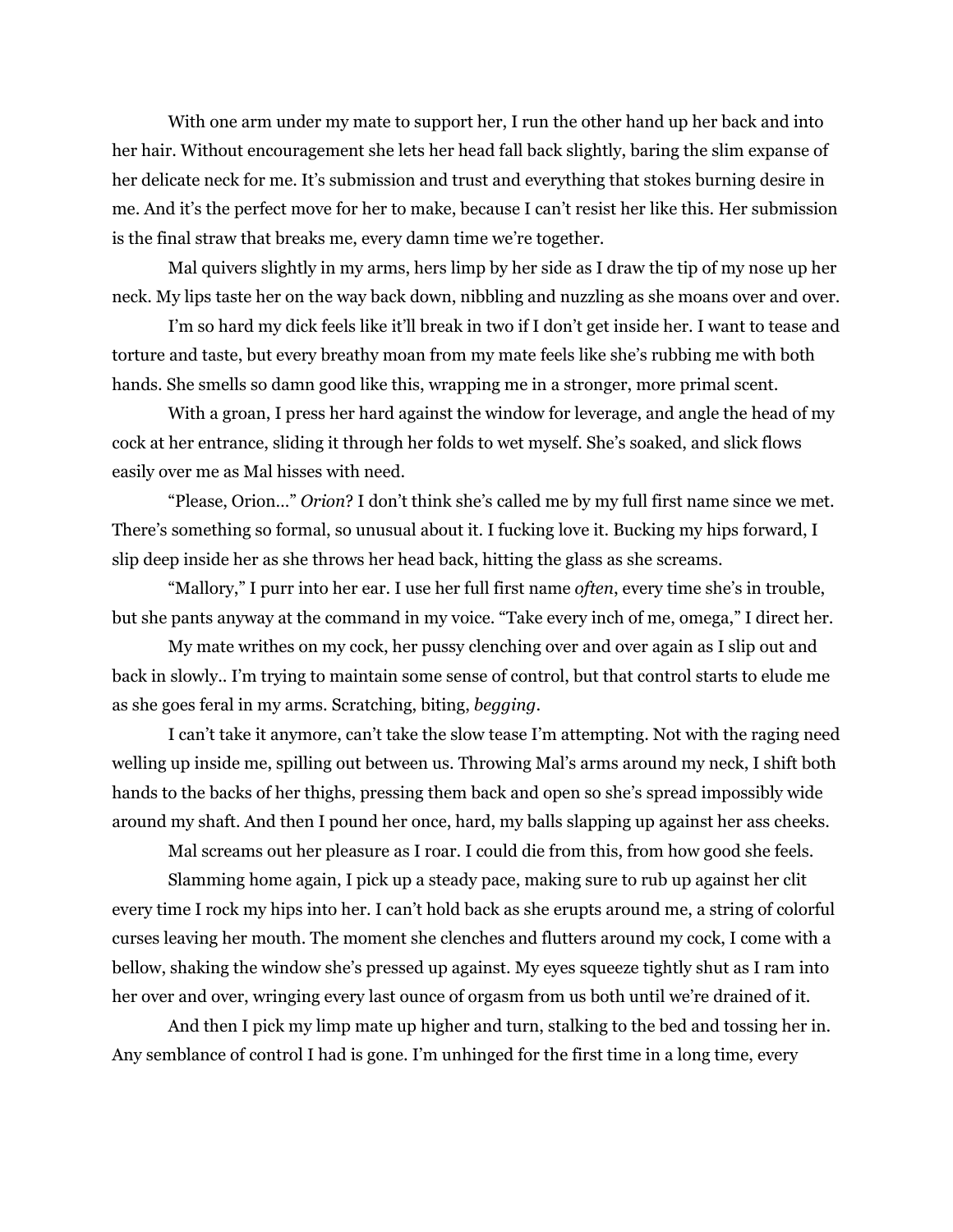pinpoint of focus narrowed on the omega in front of me as her tits bounce once, twice when she lands in the sheets.

Growling, I hop onto the bed and drop to my knees on top of her, reaching a hand around to pull her ass up. I stroke her back hole softly as she moans, and then I slide gently between her thighs again.

Mal hisses and bucks when I slide a finger, then two, into her from behind. I work her back hole gently as my dick fills her up from the front. Looking down, I growl at the vision between her thighs. I'm so damn big, but somehow she takes me, slick coating my cock and dripping down my balls. It's hot and it smells fucking fantastic, and I need so much more.

My mate groans as I pick up the pace, and then she comes twice more before I let myself go again.

After that's done, I flip her, pulling her ass up in the air. She's flushed, her tan skin painted ever-so-slightly pink, thighs quivering from the release. When I tease her back hole with my cock she whines, pressing herself to me as she pleads breathlessly. Oh yes, I like this begging, needy omega a lot. *A whole lot.*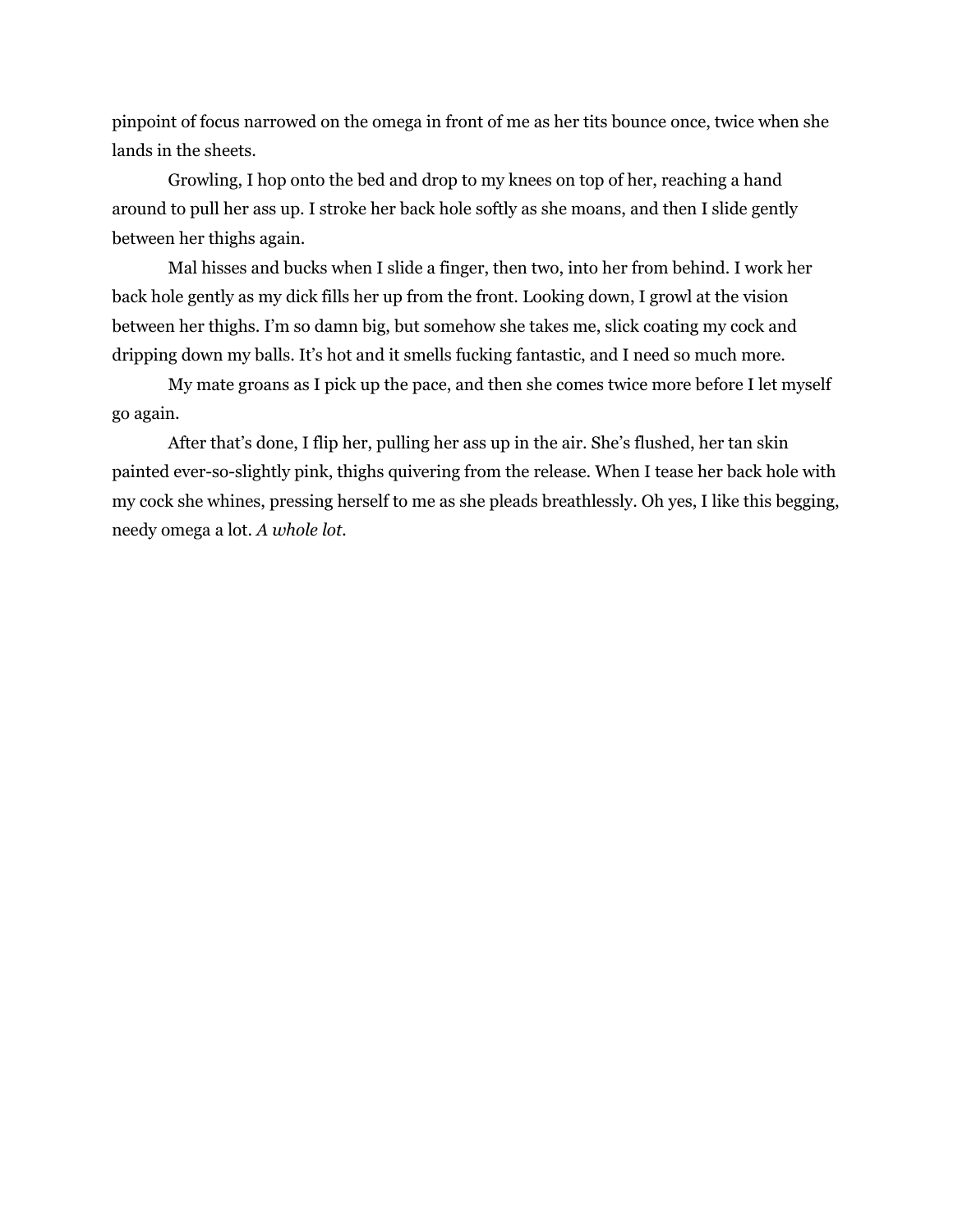### Mal

I'm dying. I'm going to die of pleasure in this big-ass house. Orion hovers behind me, sliding the tip of his rock-hard dick into my ass, slowly, out and in and out again. My brain is a tangled pile of incoherent thoughts; I can barely focus on anything except getting him to fuck me.

Whining, I press myself back, sheathing him completely. He hisses as I moan, and then my alpha unleashes himself on me, wrapping one thick arm around my body so his fingers can stroke my clit.

I start to lose track of time, of how many times I come, as Orion mounts me from behind over and over again.

When we're boneless and exhausted, he picks me up and paces to the shower, washing my body worshipfully.

But then we fuck three times in there too, because my hormones are a hurricane, riling us both up until we can't keep our hands off one another.

Time passes, and Orion gets me to drink a little water here and there, but he fucks me on every surface of the house. We sex up the entire kitchen, living room, the rug in front of the fireplace. He takes me in the hot tub, on the porch, up against a tree in the yard. We even go out front and screw on the Mustang's hood. We barely speak the entire time, all clashing teeth and pent up fury and wild need. I'm out of my mind for...days, I think?

But, finally, a sense of awareness creeps slowly back to the forefront of my mind.

Orion kisses me hard, his mouth desperate on mine as we chase release together. We're in the bed this time, his big body over me as he groans out his pleasure. He pounds relentlessly into me, hissing with need as I consciously clench and unclench around him, nipping at his chest. He loves that, coming hard and fast. Watching his beautiful mouth drop open, elongated canines peeking out, is enough to send me over the edge with him as I scream into his broad chest.

Orion hovers over me for a moment before groaning and slipping himself gently out from between my thighs. He sags over onto the bed and moans, then chuckles.

"We all done, baby girl?" he asks softly, throwing one arm behind his head as grey eyes flick to mine. Damn his eyes are so fucking beautiful. A summer storm I could get lost in forever.

"Why?" I quip. "You too old and used-up to get hard again?"

Orion's belly laugh ricochets around the room. "Alright mate, we're back to business as usual I can see." Flipping on his side, chin in his palm, he strokes fingers softly between my